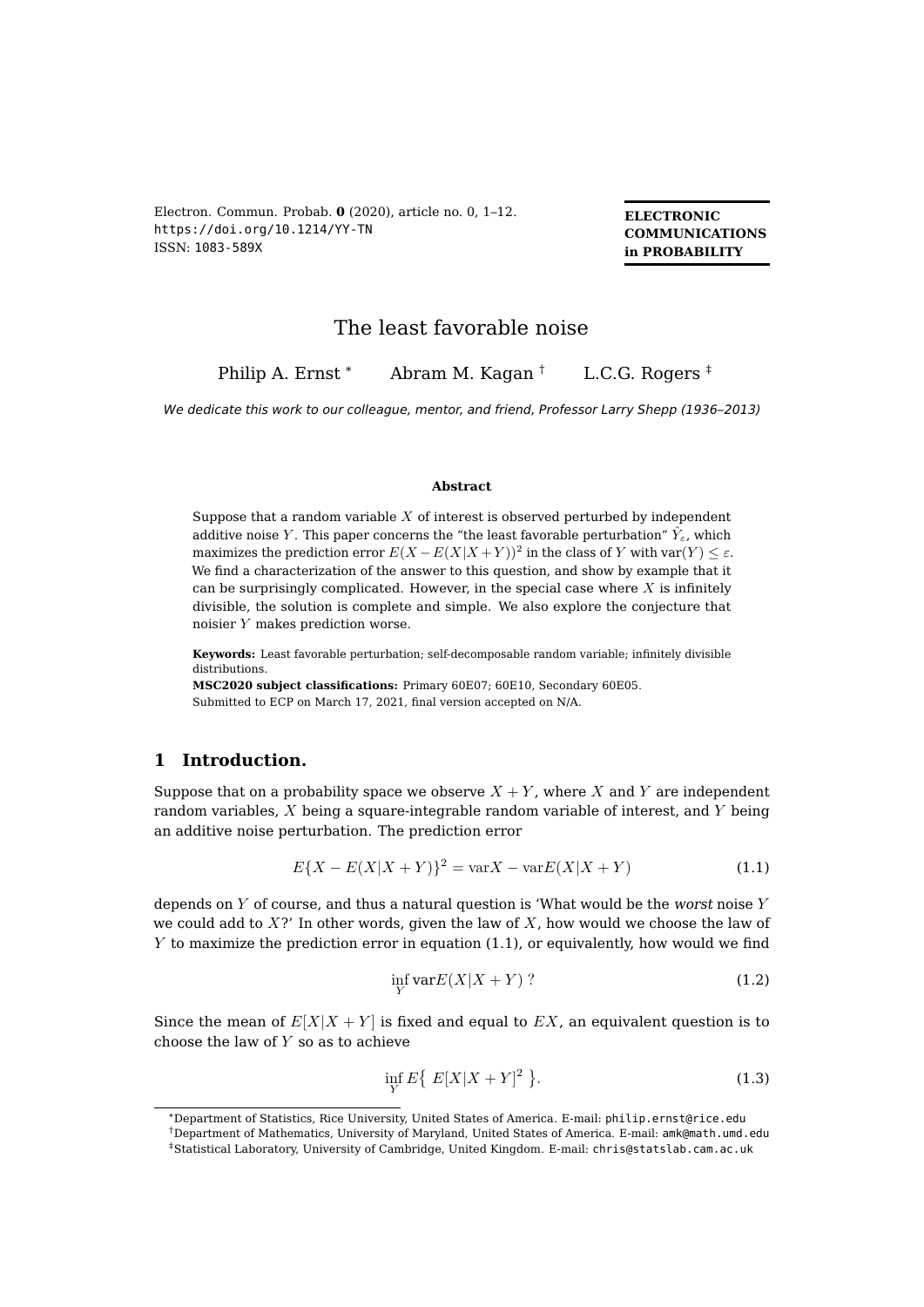If we think of what happens when  $Y = \sigma Z$ , where  $Z \sim N(0, 1)$ , we quickly realize that as  $\sigma\rightarrow\infty$  we have $^1$  $^1$  for any  $\xi$ 

<span id="page-1-4"></span>
$$
E[X|X + \sigma Z = \xi] = \frac{\int x f(x) \exp\{- (\xi - x)^2 / 2\sigma^2 \}}{\int f(x) \exp\{- (\xi - x)^2 / 2\sigma^2 \}} dx \to EX,
$$
 (1.4)

so that the minimization in  $(1.3)$  has a trivial solution unless we bound the variance of Y. So we will focus on the problem

<span id="page-1-1"></span>
$$
\inf\{|E(E[X|X+Y]^2): \operatorname{var}(Y)\leq \varepsilon\},\tag{1.5}
$$

where  $\varepsilon > 0$  is given. We then have a number of questions:

**Question 1:** Can we find an explicit solution to  $(1.5)$ ?

**Question 2:** Can we characterize the solution to  $(1.5)$ ?

**Question 3:** Are there situations with explicit solutions?

**Question 4:** Does more noise mean worse prediction?

The fact that we asked Question 2 means that the answer to Question 1 has to be 'No'; however, the answer to Question 2 is 'Yes', and we deal with this in Section [2.](#page-1-2) The answer to Question 3 is also 'Yes', as we show in Section [3;](#page-3-0) if the law of  $X$  is infinitely divisible, then we can find the minimizing  $Y$ . Question 4 is not very precisely posed, but in Section [4](#page-4-0) we give a simple example which shows that the answer is 'No'. However, if  $Y$  is self-decomposable we have a partial result in this direction. In Section [5,](#page-5-0) we present an analysis of the case where  $X$  is binomial and  $Y$  is integer-valued, and we give a number of numerical examples which point to the diversity and complexity of the solutions in general.

We conclude this section with some brief remarks about the broader literature. The spirit of the present work is most closely aligned with the lines of inquiry in [\[2,](#page-10-0) [3,](#page-10-1) [4\]](#page-10-2). We also note that the focus of this paper largely moves in the opposite direction of stochastic filtering, in which one (usually) seeks to get as close as possible to X (see, e.g., [\[1\]](#page-10-3), and references therein). This being said, the answer to Question 4 should be of particular interest to the stochastic filtering community.

### <span id="page-1-2"></span>**2 Characterizing the solution.**

Firstly, we observe that the objective to be minimized,

$$
\text{var}\big(\ E[X|X+Y]\big)\big) = E\big(\ E[X-\mu|X+Y]^2\big) = E\big(\ E[X|X+Y]^2\big) - \mu^2 \tag{2.1}
$$

is unaltered if we shift  $X$  or  $Y$  by a constant, so we may assume that the means of  $X$ and  $Y$  are set to zero. We shall insist throughout that the mean of  $Y$  is  $0$ , though we make no such restriction on the mean of  $X$ , largely for aesthetic reasons. We denote by  $\sigma^2$  the variance of  $X$ , and by  $M_2$  the second moment  $E[X^2]$  of  $X.$ 

Let  $F$  denote the (known) distribution of  $X$ , and  $G$  denote the distribution of  $Y$ , which is to be found, subject to the constraints

<span id="page-1-3"></span>
$$
\int G(dy) = 1, \qquad \int yG(dy) = 0, \qquad \int y^2 G(dy) \le \varepsilon. \tag{2.2}
$$

ECP **0** [\(2020\), paper 0.](https://doi.org/10.1214/YY-TN)

<span id="page-1-0"></span><sup>&</sup>lt;sup>1</sup>Here,  $f$  denotes the density of  $X$ .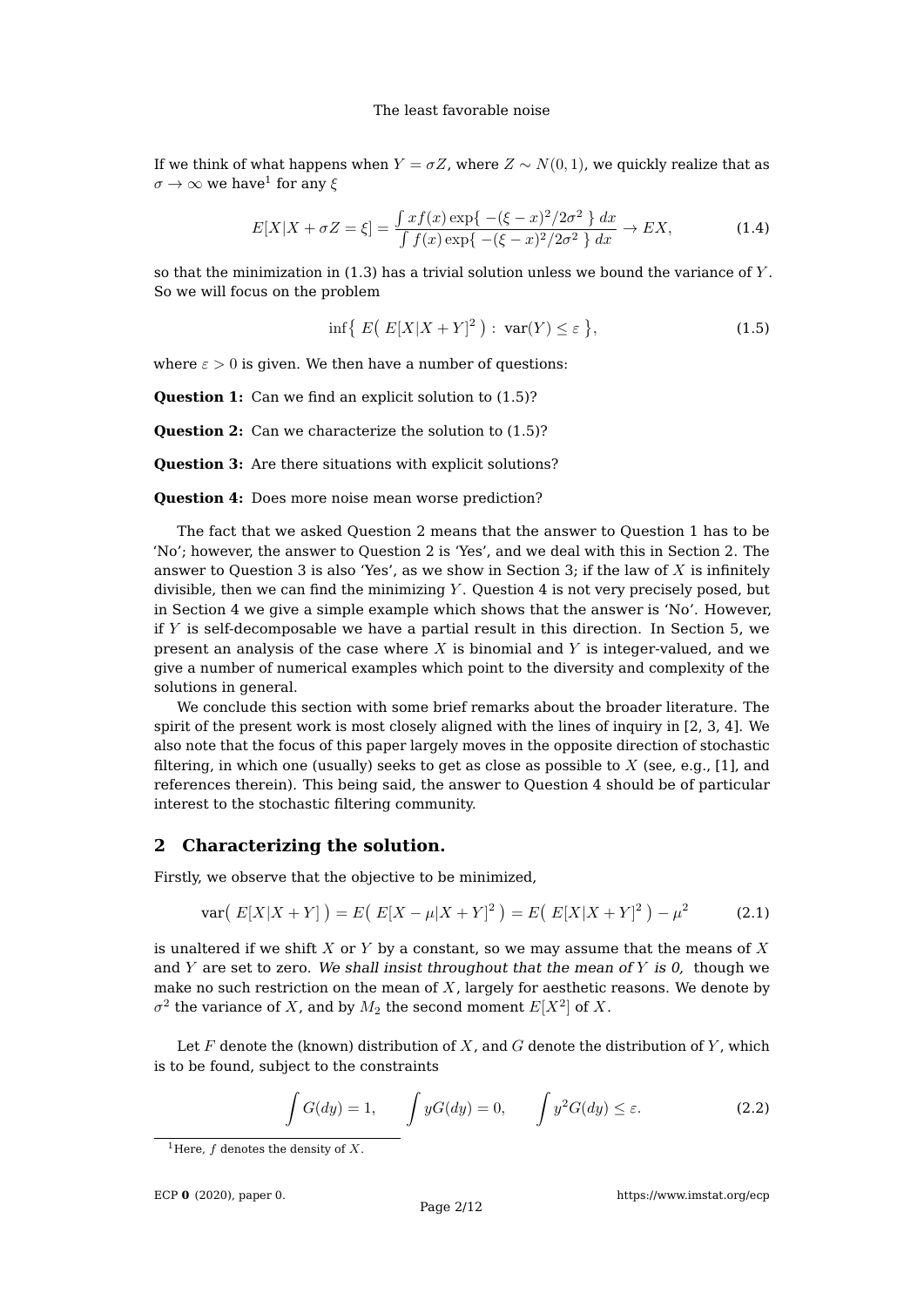We denote by P the set of G satisfying [\(2.2\)](#page-1-3). Once  $G \in \mathcal{P}$  has been chosen, we know that there is some measurable function  $\varphi_G$  such that

$$
E[X|X+Y] = \varphi_G(X+Y),\tag{2.3}
$$

where  $\varphi_G$  has the defining property that

<span id="page-2-0"></span>
$$
E[ \{X - \varphi_G(X + Y)\} \lambda(X + Y) ] = 0 \tag{2.4}
$$

for any measurable  $\lambda$  which is bounded, or indeed for which the expectation is defined. Thus with  $G \in \mathcal{P}$  fixed, for any  $\lambda$  for which the integrals in [\(2.4\)](#page-2-0) are defined,

<span id="page-2-4"></span>
$$
\Phi(G) \equiv E\left[E[X|X+Y]^2\right] \tag{2.5}
$$
\n
$$
= E\left[\varphi_G(X+Y)^2\right]
$$
\n
$$
= \iint \varphi_G(x+y)^2 F(dx)G(dy)
$$
\n
$$
= \iint \left\{\varphi_G(x+y)^2 + 2(x-\varphi_G(x+y))\lambda(x+y)\right\} F(dx)G(dy)
$$
\n
$$
\geq \inf_{\varphi} \iint \left\{\varphi(x+y)^2 + 2(x-\varphi(x+y))\lambda(x+y)\right\} F(dx)G(dy)
$$
\n
$$
= \iint \left\{x^2 - (x-\lambda(x+y))^2\right\} F(dx)G(dy)
$$
\n
$$
\equiv \Phi_{\text{lo}}(G;\lambda). \tag{2.6}
$$

Thus for any  $G \in \mathcal{P}$ , any  $\lambda$  and any constants  $\gamma \geq 0$ ,  $\alpha$ ,  $\beta$ , there is some  $z \geq 0$  such that

<span id="page-2-1"></span>
$$
\Phi(G) \geq \Phi_{10}(G;\lambda) + \alpha \left( \int G(dy) - 1 \right) + \beta \int y G(dy) + \gamma \left( \int y^2 G(dy) + z - \varepsilon \right)
$$
\n
$$
= M_2 + \iint \{ \alpha + \beta y + \gamma y^2 - (x - \lambda(x + y))^2 \} F(dx) G(dy) - \alpha + \gamma(z - \varepsilon)
$$
\n
$$
\geq M_2 - \alpha - \gamma \varepsilon + \int \{ \alpha + \beta y + \gamma y^2 - \int (x - \lambda(x + y))^2 F(dx) \} G(dy) \tag{2.7}
$$

If we define D to be the space of dual-feasible variables  $(\alpha, \beta, \gamma, \lambda)$  satisfying  $\gamma \geq 0$  and the condition

<span id="page-2-7"></span>
$$
0 \le \alpha + \beta y + \gamma y^2 - \int (x - \lambda(x + y))^2 F(dx) \qquad \forall y,
$$
\n(2.8)

then it is clear from [\(2.7\)](#page-2-1) that for  $(\alpha, \beta, \gamma, \lambda) \in \mathcal{D}$  we have for any  $G \in \mathcal{P}$  the lower bound

<span id="page-2-6"></span>
$$
\Phi(G) \ge M_2 - \alpha - \gamma \varepsilon. \tag{2.9}
$$

It follows therefore that

<span id="page-2-2"></span>
$$
\inf_{G \in \mathcal{P}} \Phi(G) \ge \sup_{(\alpha,\beta,\gamma,\lambda) \in \mathcal{D}} \{ M_2 - \alpha - \gamma \varepsilon \}.
$$
\n(2.10)

The inequality [\(2.10\)](#page-2-2) is a primal-dual inequality familiar from constrained optimization problems. We expect that under technical conditions it is possible to prove that equality in [\(2.10\)](#page-2-2) is necessary for optimality, but we avoid attempting to prove this. We do so because establishing this (if true) does not help us to identify an optimal solution; and because sufficiency is all we need to prove optimality in examples.

<span id="page-2-5"></span>**Theorem 2.1.** Suppose that  $G_* \in \mathcal{P}$ ,  $z_* \geq 0$  and  $(\alpha_*, \beta_*, \gamma_*, \lambda_*) \in \mathcal{D}$  satisfy the complementary slackness conditions

<span id="page-2-3"></span>
$$
0 \equiv \left[ \alpha_* + \beta_* y + \gamma_* y^2 - \int (x - \lambda_* (x + y))^2 F(dx) \right] G_*(dy) \tag{2.11}
$$

$$
0 = \gamma_* z_*, \tag{2.12}
$$

ECP **0** [\(2020\), paper 0.](https://doi.org/10.1214/YY-TN)

[https://www.imstat.org/ecp](https://imstat.org/journals-and-publications/electronic-communications-in-probability/)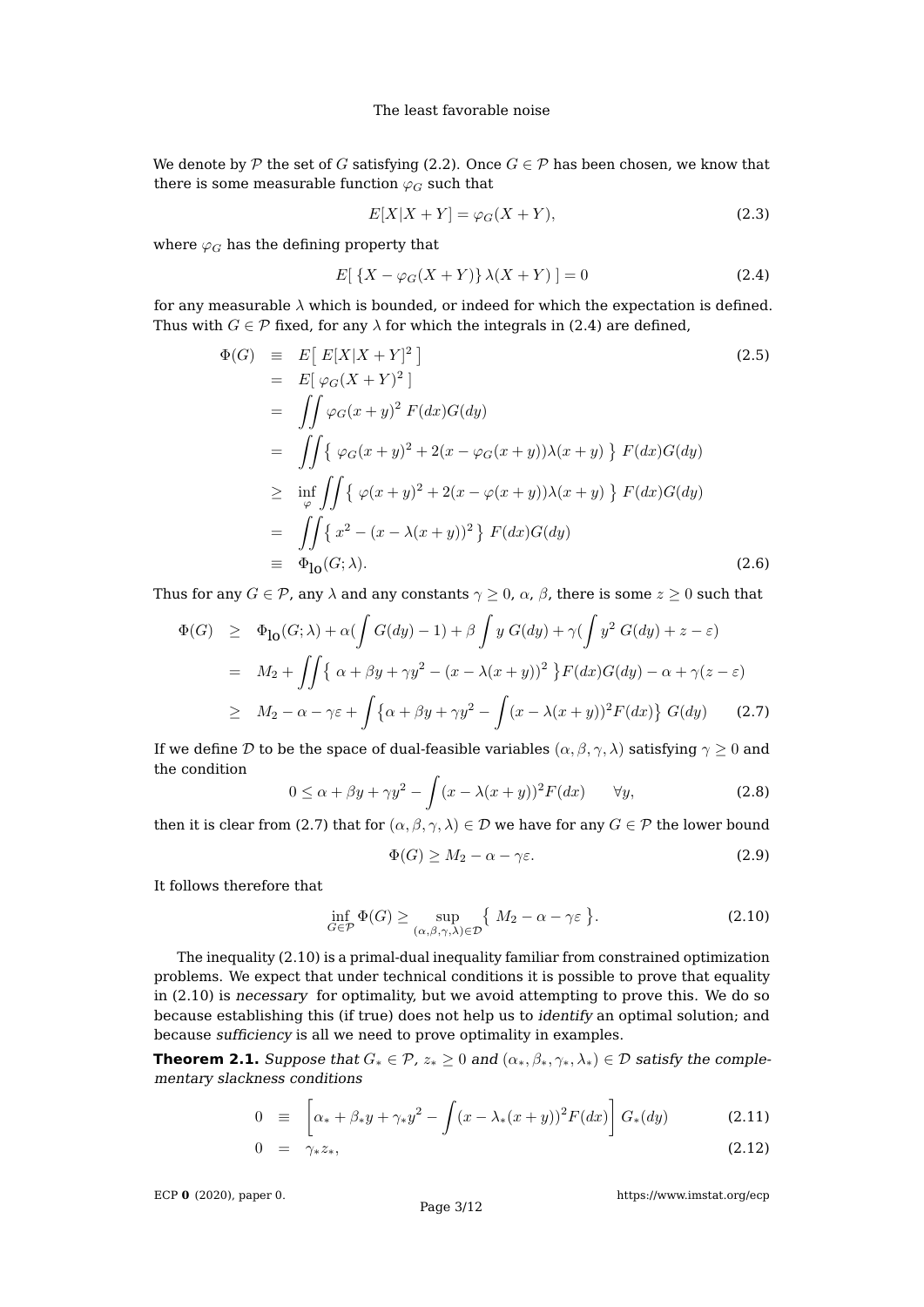and

$$
z_* = \varepsilon - \int y^2 G_*(dy), \qquad \lambda_* = \varphi_{G_*}.
$$
 (2.13)

### Then  $G_*$  is optimal.

Proof. Consider  $q \equiv M_2 - \alpha_* - \gamma_* \varepsilon$ , which is a lower bound for the right-hand side of [\(2.10\)](#page-2-2), since  $(\alpha_*, \beta_*, \gamma_*, \lambda_*) \in \mathcal{D}$ . Now we return to [\(2.7\)](#page-2-1) and work back through the steps, putting  $G_*$  for G and  $\lambda_*$  for  $\lambda$ , noticing that the sup and inf are attained everywhere. Because of the conditions in  $(2.11)$  and  $(2.12)$ , the value we start from at  $(2.5)$  is q. At every step, we have equality, so we end up with  $\Phi(G_*) = q$ . Since  $G_* \in \mathcal{P}$ ,  $G_*$  is optimal. This concludes the proof.

 $\Box$ 

It might appear that the conditions of Theorem [2.1](#page-2-5) are too complicated to verify in practice, but upon inspection of [\(2.11\)](#page-2-3) we realize that if for some  $a, b \in \mathbb{R}$ 

<span id="page-3-1"></span>
$$
\lambda_*(s) = a + bs,\tag{2.14}
$$

there may be a chance. Indeed, if we assume that  $EX = EY = 0$ , then the condition

<span id="page-3-2"></span>
$$
\alpha_* + \beta_* y + \gamma_* y^2 = \int (x - \lambda_*(x + y))^2 F(dx) \qquad \forall y,
$$
\n(2.15)

combined with [\(2.14\)](#page-3-1) implies that  $a = 0$ ,  $\beta_* = 0$ ,  $b^2 = \gamma_*$ , and  $\alpha_* = (1 - b)^2 \sigma^2$ .

### <span id="page-3-0"></span>**3 Explicitly soluble situations.**

If we took  $X$ ,  $Y$  to be independent zero-mean with the same distribution, then it is obvious that

$$
E[X|X+Y] = (X+Y)/2.
$$
 (3.1)

Let us now apply Theorem [2.1](#page-2-5) to this situation, taking  $\lambda_*(s) = s/2$ ,  $\alpha_* = \sigma^2/4$ ,  $\beta_*=0$ ,  $\gamma_*=1/4$ , and  $G=F.$  If the bound on the variance of  $Y$  is  $\varepsilon=\sigma^2\equiv\text{var}(X)$ , then  $G = F$  is primal-feasible,  $(\alpha_*, \beta_*, \gamma_*, \lambda_*)$  is dual-feasible, and the complementary slackness conditions [\(2.15\)](#page-3-2) and [\(2.12\)](#page-2-3) hold. Hence by Theorem [2.1](#page-2-5) the law which minimizes var $E[X|X+Y]$  subject to the bound var $(Y) \leq \text{var}(X)$  is  $G = F$ . The lower bound from [\(2.9\)](#page-2-6) is seen to be  $\sigma^2/2$ , which is indeed the variance of  $(X+Y)/2$ .

By similar reasoning, it is straightforward to see that if  $X = \xi_1 + \ldots + \xi_n$ , where the  $\xi_j$  are IID with zero mean and common variance  $\sigma^2$ , and where we bound var $(Y) \leq m \sigma^2$ , then the optimal law of Y is given by  $Y = \xi_1 + \ldots + \xi_m$ . But this result now points towards a wider result for infinitely divisible distributions, which we state as Proposition [3.1](#page-3-3) below.

<span id="page-3-3"></span>**Proposition 3.1.** Suppose that  $(Z_t)_{t>0}$  is a zero-mean square-integrable Lévy process, with  $EZ_t^2 = t$ . Suppose that  $X \sim Z_t$  for some fixed  $t > 0$ . Then the minimum in [\(1.5\)](#page-1-1) is achieved when  $Y \sim Z_{\varepsilon}$ .

Proof. If we let  $Y = Z_{\varepsilon}$ , then  $E[X|X+Y] = t(X+Y)/(t+\varepsilon)$ , so by setting  $\lambda_*(s) = bs$ with  $b=t/(t+\varepsilon)$  we ensure that  $\lambda_*=\varphi_{G_*}.$  The complementary slackness condition [\(2.11\)](#page-2-3) holds for all y if we take  $\gamma_*=b^2$ ,  $\beta_*=0$ , and  $\alpha_*= (1-b)^2t$ , as before. With  $z_*=0$ , the complementary slackness condition  $(2.12)$  holds. The law of Y is primal feasible, and so by Theorem [2.1](#page-2-5) the result follows.

 $\Box$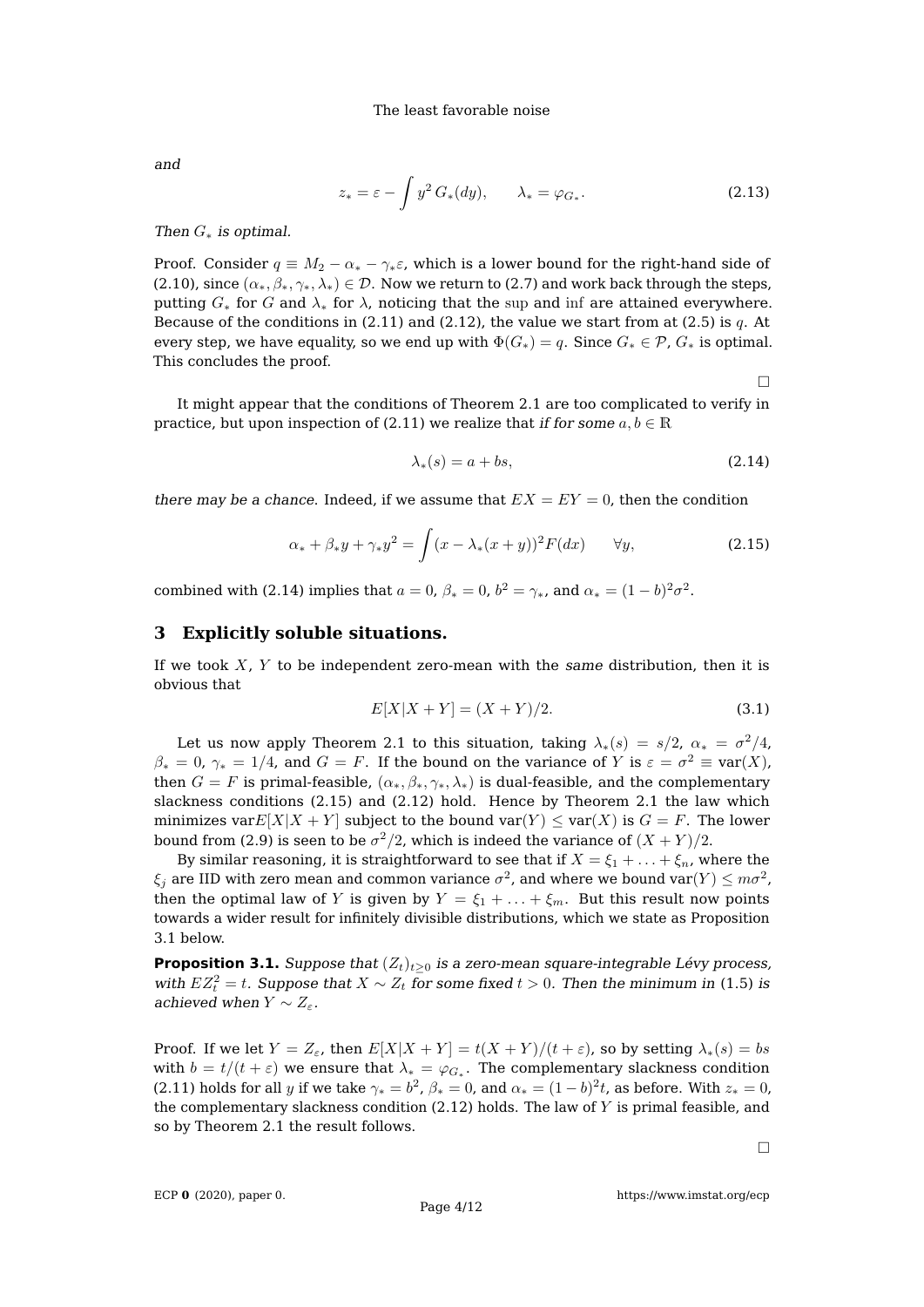### <span id="page-4-0"></span>**4 Does more noise mean worse prediction?**

We begin by recording some simple facts:

1. For any random variables U, V, W with  $E|U| < \infty$  and  $(U, V)$  independent of W,

$$
E(U|V, W) = E(U|V). \tag{4.1}
$$

2. For any U, V, W with  $E(U^2) < \infty$ ,

$$
\text{var}E(U|V, W) \ge \text{var}E(U|V + W). \tag{4.2}
$$

3. If Z is independent of  $(X, Y)$  then

<span id="page-4-5"></span>
$$
\text{var}E(X|X+Y) \ge \text{var}E(X|X+Y+Z),\tag{4.3}
$$

The third fact is a consequence of the first two.

As we saw at [\(1.4\)](#page-1-4), if  $Y \sim N(0, \sigma^2)$  is independent of  $X$ , then as  $\sigma \to \infty$ , for any  $\xi$ 

<span id="page-4-3"></span>
$$
E[X|X+Y=\xi] \to EX,\tag{4.4}
$$

so in this situation, adding a larger-variance noise to X decreases<sup>[2](#page-4-1)</sup> the variance of  $E[X|X+Y]$ . One might conjecture that this holds more generally, but a little thought shows that this is not so. Indeed, if  $X,Y\sim B(1,\frac{1}{2})$ , then we have $^3$  $^3$   $E[X|X+2Y]=X$ , which has larger variance than  $E[X|X+Y]$ .

This being said, a result in the direction of  $(4.4)$  is valid if Y is self-decomposable, as defined in Definition [1](#page-4-4) below.

<span id="page-4-4"></span>**Definition 1.** A random variable Y is self-decomposable (belongs to class  $\mathcal{L}$ ), if for any  $c, 0 < c < 1$  there exists a random variable  $U_c$  independent of Y such that Y is equal in law to  $cY + U_c$ .

All  $Y \in \mathcal{L}$  are infinitely divisible. Not all infinitely divisible random variables are in  $\mathcal{L}$ , but the random variables having stable distributions are in  $\mathcal{L}$ . See Chapter 5 of [\[5\]](#page-10-4) for properties of the class  $\mathcal{L}$ .

**Theorem 4.1.** Let X be a random variable with var $X < \infty$  and  $Y \in \mathcal{L}$ . Let  $V(\lambda) :=$  $varE(X|X + \lambda Y)$ . Then  $V(\lambda)$  is monotone decreasing on  $(0, \infty)$  and monotone increasing on  $(-\infty, 0)$ .

Proof. Let  $0 < \lambda_1 < \lambda_2$  and set  $\lambda_1 = c\lambda_2$  with  $0 < c < 1$ . Suppose that X, Y, U<sub>c</sub> are independent random variables with the self-decomposable property

$$
Y \sim cY + U_c.
$$

Then

$$
\begin{array}{rcl}\n\text{var}E[X|X+\lambda_2Y] & = & \text{var}E[X|X+\lambda_2cY+\lambda_2U_c] \\
& = & \text{var}E[X|X+\lambda_1Y+\lambda_2U_c] \\
& \leq & \text{var}E[X|X+\lambda_1Y],\n\end{array}
$$

<span id="page-4-1"></span><sup>&</sup>lt;sup>2</sup>To see that var $(E[X|X+Y])$  is decreasing with  $\sigma$  in [\(4.4\)](#page-4-3), we use Fact 3, [\(4.3\)](#page-4-5), noticing that a  $N(0, v_1 + v_2)$ is the independent sum of a  $N(0, v_1)$  and a  $N(0, v_2)$ .

<span id="page-4-2"></span><sup>&</sup>lt;sup>3</sup>Notice that  $X = X + 2Y \mod 2$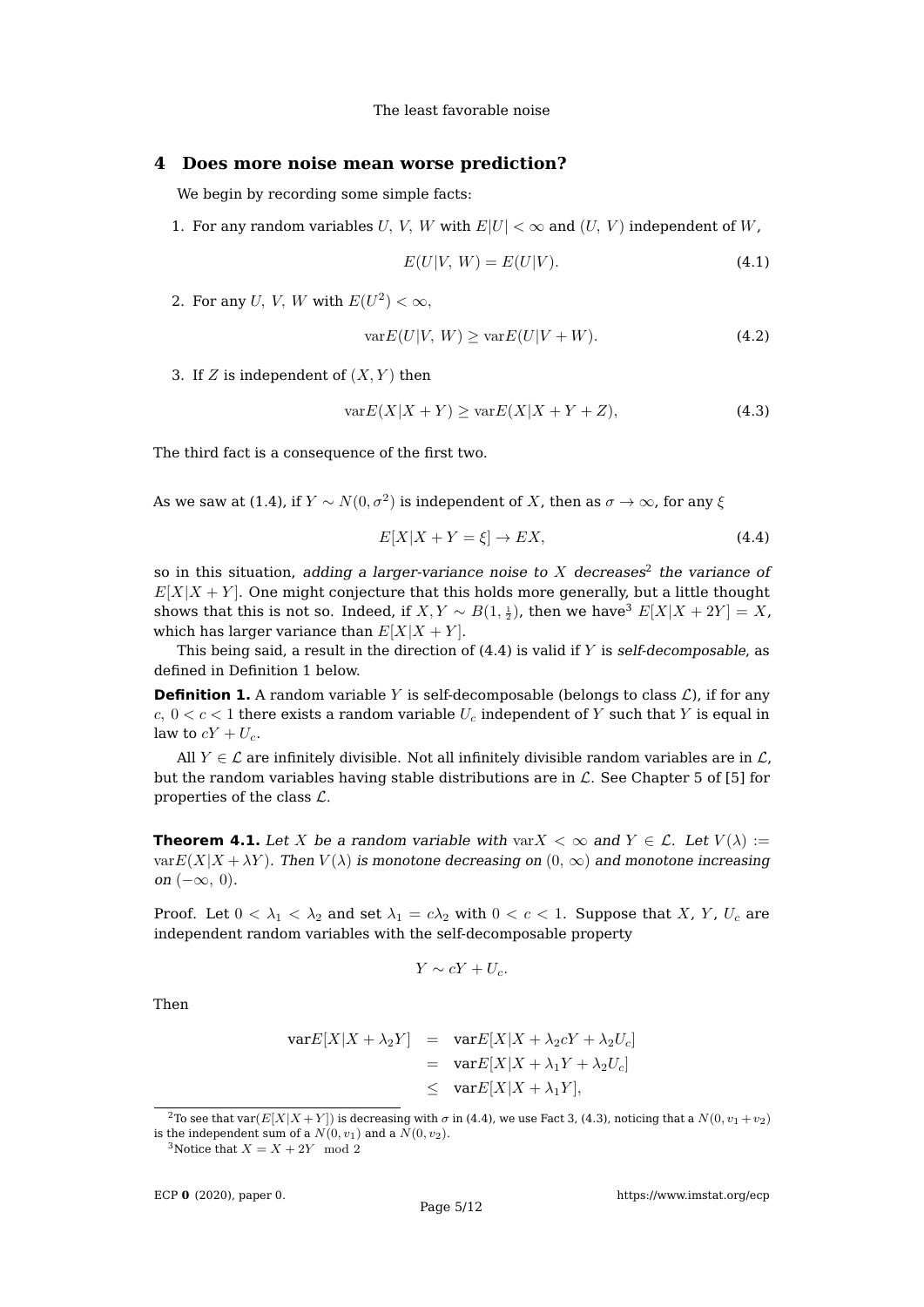where the last step follows by [\(4.3\)](#page-4-5). Monotonicity in  $(-\infty,0)$  follows because  $-Y \in \mathcal{L}$ .  $\Box$ 

An interesting question raised by the referee of the paper is the following. Consider the original problem [\(1.5\)](#page-1-1) with the constraint  $\varepsilon$  on the variance of Y; will an optimal Y always satisfy the variance bound with equality? We do not have a definitive answer to this question, but the following little result shows that we may restrict our search to random variables  $Y$  which do satisfy the bound with equality.

**Lemma 4.2.** If  $Y_0$  achieves the minimum in [\(1.5\)](#page-1-1) and var $(Y_0) < \varepsilon$ , then there exists Y with variance  $\varepsilon$  which achieves the same value in [\(1.5\)](#page-1-1).

Proof. Choose some random variable  $Z$  independent of  $Y_0$  with mean zero and variance  $\varepsilon$  – var $(Y_0)$ . Then  $Y = Y_0 + Z$  satisfies the variance constraint with equality, and using [\(4.3\)](#page-4-5) we have

<span id="page-5-1"></span>
$$
\text{var}E(X|X+Y_0) \ge \text{var}E(X|X+Y_0+Z) = \text{var}E(X|X+Y). \tag{4.5}
$$

But Y is feasible for the problem, so the right-hand side of  $(4.5)$  must be at least the value of the problem, which by assumption is the left-hand side of  $(4.5)$ . Hence Y is also optimal, and satisfies the variance constraint with equality.

 $\Box$ 

The conjecture that the optimal  $Y$  must always satisfy the variance bound with equality would follow from the argument just given if it were true that adding a independent random variable  $Z$  of strictly positive variance to  $Y_0$  necessarily strictly reduces the variance of  $E(X|X+Y_0).$  However, this is not true, as we see if we take  $X\sim B(1,\frac{1}{2})$  and  $Y_0, Z \sim U(-a, a)$  for any  $a < \frac{1}{4}$ . In that example,

$$
E(X|X + Y_0) = X = E(X|X + Y_0 + Z).
$$

## <span id="page-5-0"></span>**5 Examples.**

Our first example is  $X \sim B(1, p)$ , which is simple enough to allow fairly complete analysis for small  $\varepsilon$ . Thereafter we take a few examples where X has a symmetric discrete distribution and present numerical solutions.

To begin with, suppose that  $X$  is an integer-valued random variable, and  $Y$  is an independent random variable with integer part [Y], fractional part  ${Y}$ . Then it is clear that

$$
\mathcal{F}_1 \equiv \sigma(X+Y) = \sigma(X+[Y], \{Y\}) \supseteq \mathcal{F}_2 \equiv \sigma(X+[Y]). \tag{5.1}
$$

Accordingly, the variance of  $E[X|\mathcal{F}_1]$  will be larger than the variance of  $E[X|\mathcal{F}_2]$ , so if we are seeking to minimize the variance of  $E[X|X+Y]$  we may restrict attention to random variables Y which take integer values. But a word of caution is in order: the variance of  $[Y]$  may be greater or smaller than the variance of Y, so there is no guarantee that  $[Y]$ will satisfy the variance bound even if  $Y$  does.

For the remainder of this section, we shall explore numerically some examples where both  $X$  and  $Y$  are integer-valued. As just explained, we should not expect that the best  $Y$  that we find here (which are limited by the constraint that  $Y$  be integer-valued) will be overall optimal, and indeed in the case of  $X \sim B(1, p)$  which we discuss first, it can be shown that the optimal  $Y$  will not in general be integer-valued. Nevertheless, the numerical examples presented serve to illustrate the surprising complexity of the solutions obtained.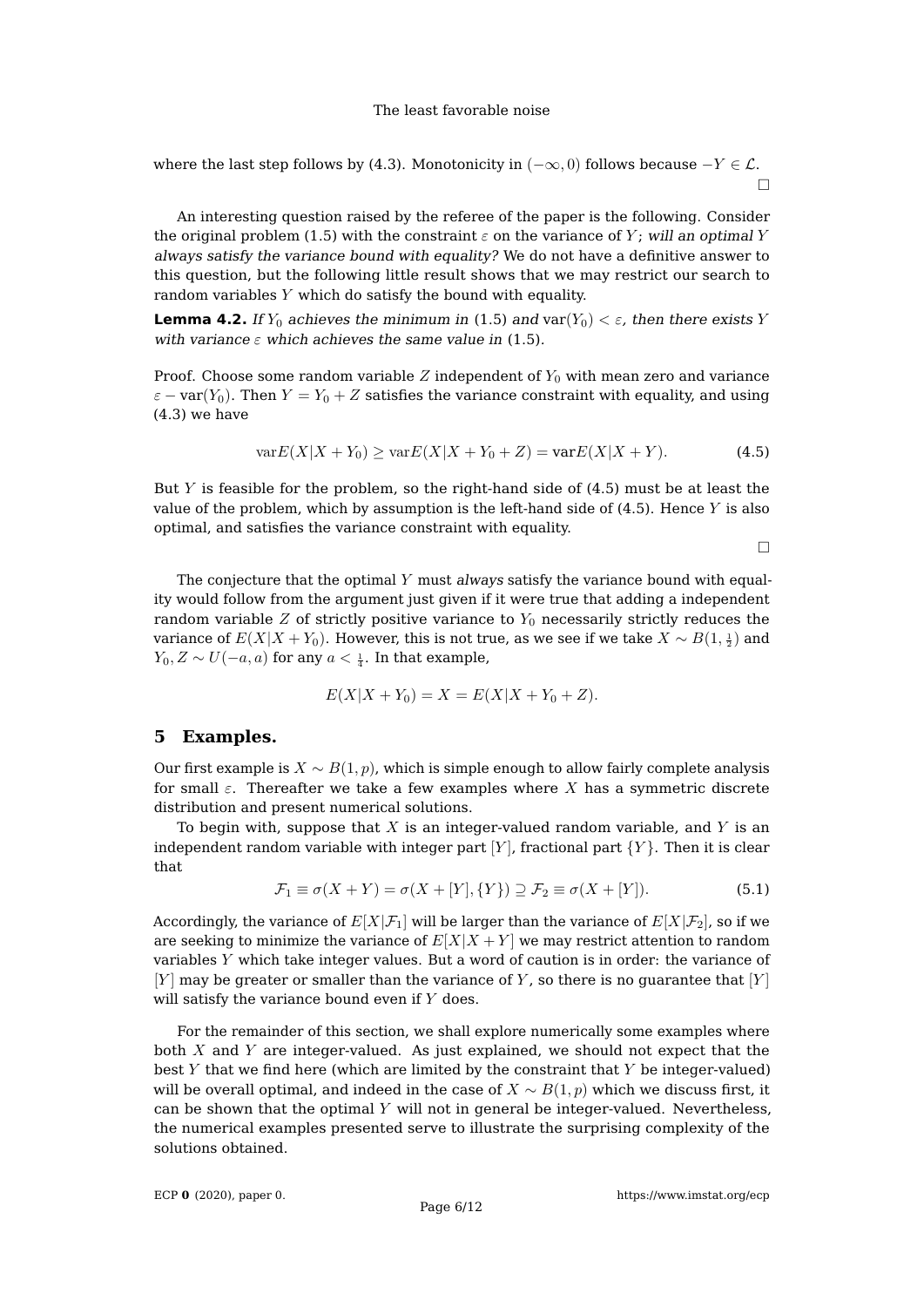### **5.1 Binomial distribution.**

Suppose that  $P(X = 1) = p = 1 - q = 1 - P(X = 0)$ , and that the variance of Y is bounded by  $\varepsilon > 0$  as before. We shall assume without loss of generality that  $p \geq q$ .

To begin with, assuming that  $Y \sim B(1, t)$ , and setting  $s = 1 - t$ , notice that

$$
E[X|X+Y=1] = \frac{ps}{ps+qt}
$$

so that

$$
h(t) \equiv E\left[E[X|X+Y]^2\right],
$$
  
\n
$$
= \frac{p^2s^2}{ps+qt} + pt
$$
  
\n
$$
= \frac{p(ps+qt^2)}{ps+qt}.
$$
 (5.2)

As a function of  $t \in [0, 1]$ , this is convex and has a unique minimum at

$$
t_* = \frac{\sqrt{p}}{\sqrt{p} + \sqrt{q}} \ge \frac{1}{2}.\tag{5.3}
$$

Since

$$
\frac{t_*}{1 - t_*} = \frac{\sqrt{p}}{\sqrt{q}} \le \frac{p}{q} = \frac{p}{1 - p}
$$
\n(5.4)

it follows that  $p \geq t_*$ , which will be needed later.

If  $Y$  is variance-constrained, then in order to minimize this objective we will take  $t$ as close as possible to  $t_*$ , subject to the variance constraint. But the variance of Y is  $t(1-t)$ , so for a given variance, do we take  $t>\frac{1}{2}$  or  $t<\frac{1}{2}$ ? If we set

$$
w = 2p - 1 \in [0, 1], \qquad u = 2t - 1 \in [-1, 1],
$$

then

$$
h(t) - h(1 - t) = -\frac{wu(1 - u^2)(1 - w^2)}{4(1 - u^2w^2)},
$$
\n(5.5)

from which it is clear that for  $t>\frac{1}{2}$  we have  $h(t)\leq h(1-t)$ , so to minimize the objective we will be looking at  $t \in [t_*, 1]$ . We also expect that the value

$$
\varepsilon_* \equiv t_*(1 - t_*) = \frac{\sqrt{pq}}{(\sqrt{p} + \sqrt{q})^2}
$$
\n(5.6)

will be a critical value for the variance bound on Y.

To illustrate the kind of solutions we arrive at, we show in Figures [1,](#page-7-0) [2](#page-7-1) and [3](#page-0-2) below the probability mass functions for X and the optimal Y in the case where  $X \sim B(1, 0.6)$ and Y has to satisfy a low variance bound  $\varepsilon = 0.5\varepsilon_*$ , the critical variance bound  $\varepsilon_*$ , and a higher variance bound  $2\varepsilon_*$  respectively. The probability mass function (PMF) of Y is shown shifted to the left for clarity - as we have already remarked, such a shift makes no difference to the objective. Notice how the objective decreases as the bound on the variance of  $Y$  becomes more relaxed, as it should do. Notice also that the PMF of  $Y$  in the final plot gives non-zero weight to more than two values, again as we should expect from the preceding analysis.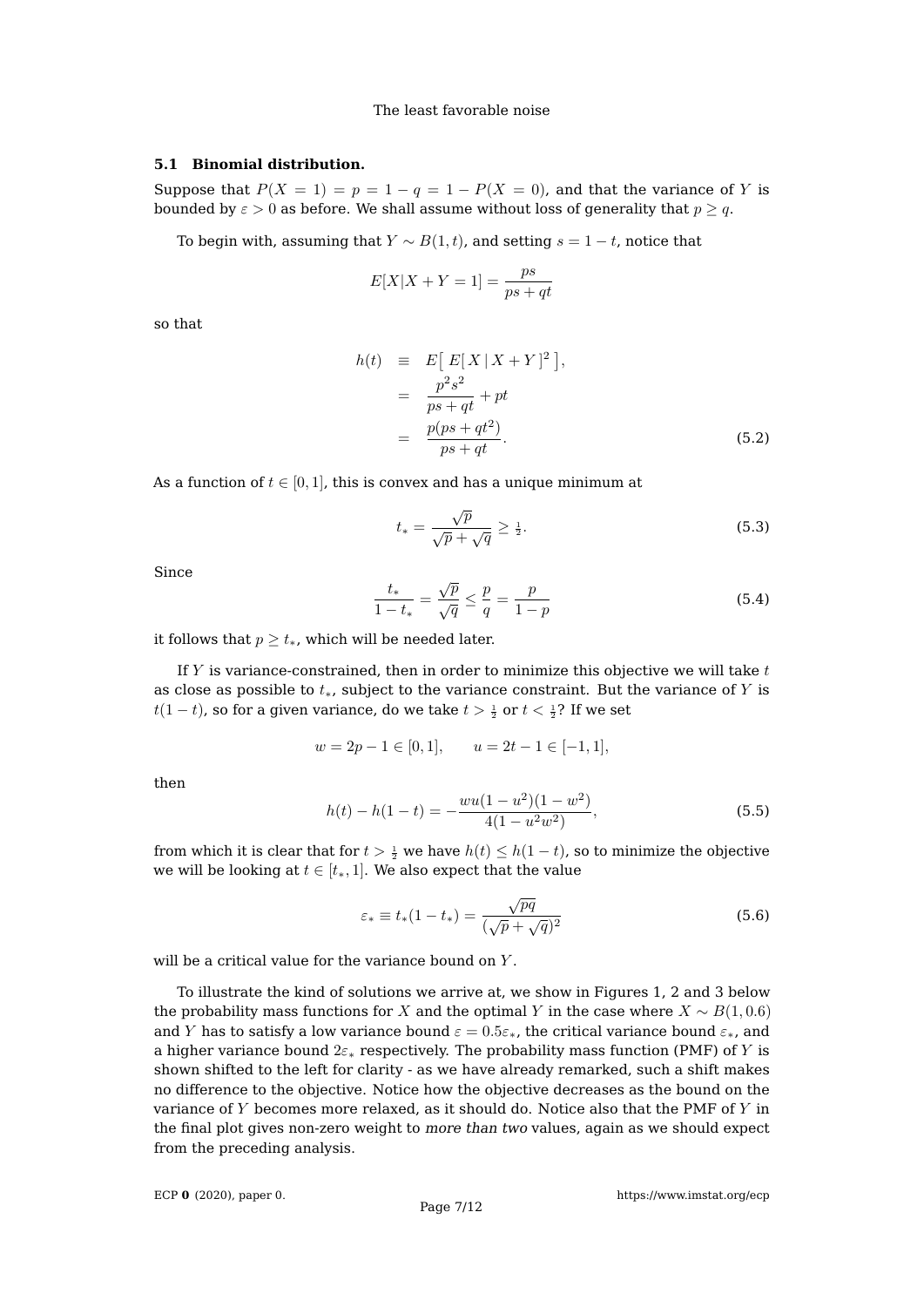

Figure 1:  $X \sim B(1, 0.6)$  with low bound on var $(Y)$ .



<span id="page-7-0"></span>Figure 2:  $X \sim B(1, 0.6)$  with critical bound on var $(Y)$ .



<span id="page-7-1"></span>Figure 3:  $X \sim B(1, 0.6)$  with high bound on var $(Y)$ .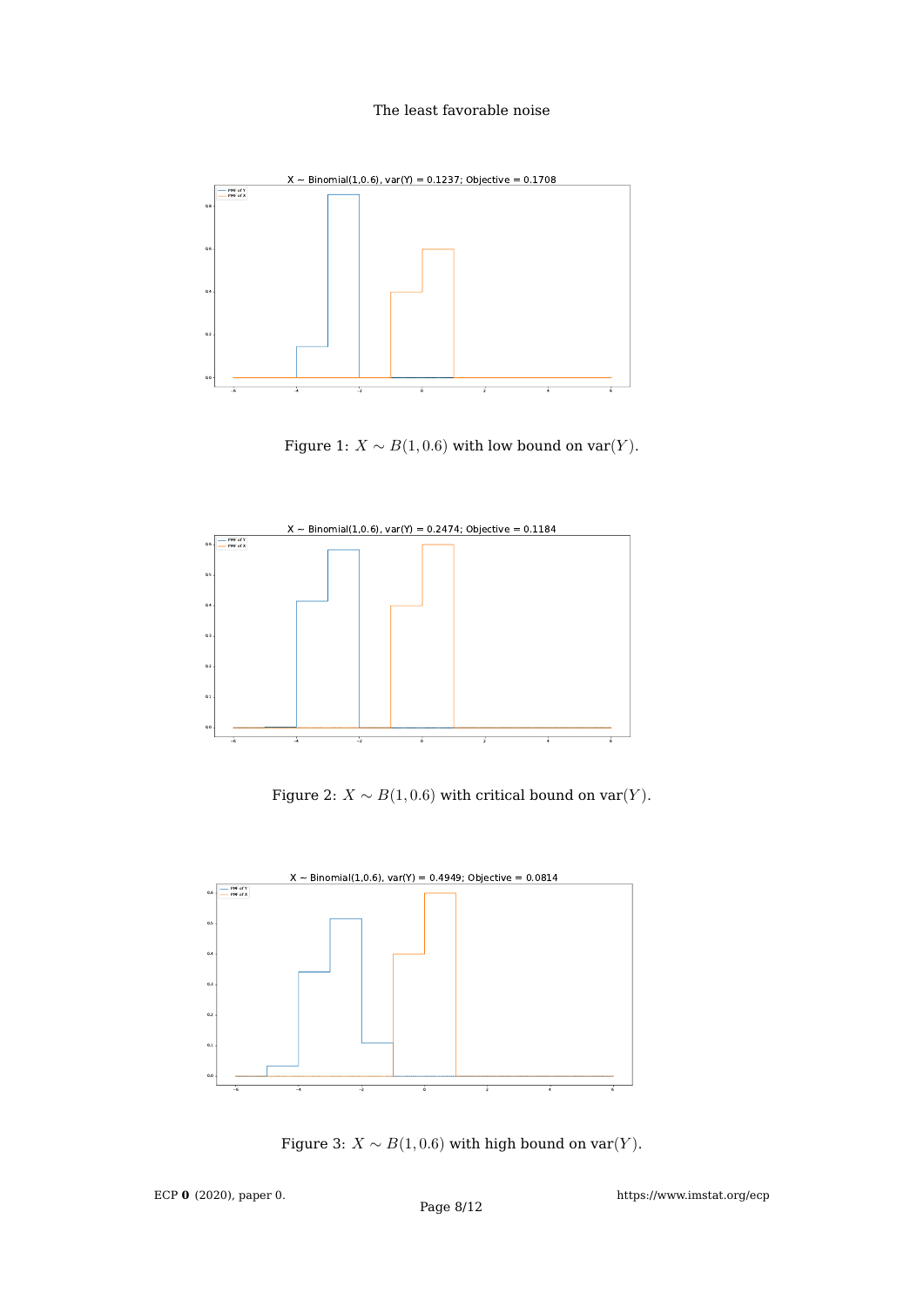### **5.2** X **is uniform.**

Here we compute the optimal distribution for  $Y$  when  $X$  is uniform. We consider two cases: the first low-variance case has  $var(Y) = 2var(X)/\pi$  and the second high-variance case has var $(Y) = \pi \text{var}(X)/2$ . The two corresponding figures, Figures [4](#page-8-0) and [5](#page-0-2) below, display the PMFs of  $X$  and  $Y$ , along with a diagnostic plot $^4$  $^4$  in red and green markers of the computed function

$$
y \mapsto \int \lambda_*(y+x) \{ \lambda_*(y+x) - 2x \} F(dx) \tag{5.7}
$$

which according to [\(2.8\)](#page-2-7) must be dominated by a quadratic $^5$  $^5$ , and equal to that quadratic wherever the PMF of Y is positive. From our discussion in Section [3,](#page-3-0) if we set  $\varepsilon = 2\text{var}(X)$ then the optimal choice would be to take Y to be the sum of two independent copies of X, which in this case would be the sum of two independent uniforms; the resulting PMF would be a symmetric piecewise-linear 'tent', and looking at Figure [5](#page-0-2) we see something that looks approximately like that.



Figure 4: X uniform, with  $var(Y) = 2var(X)/\pi$ .



<span id="page-8-0"></span>Figure 5: X uniform, with  $var(Y) = \pi var(X)/2$ .

<span id="page-8-1"></span><sup>&</sup>lt;sup>4</sup>... scaled to fit the plot of the PMFs...

<span id="page-8-2"></span> $^5\mbox{Recall}$  that  $f$  is symmetric.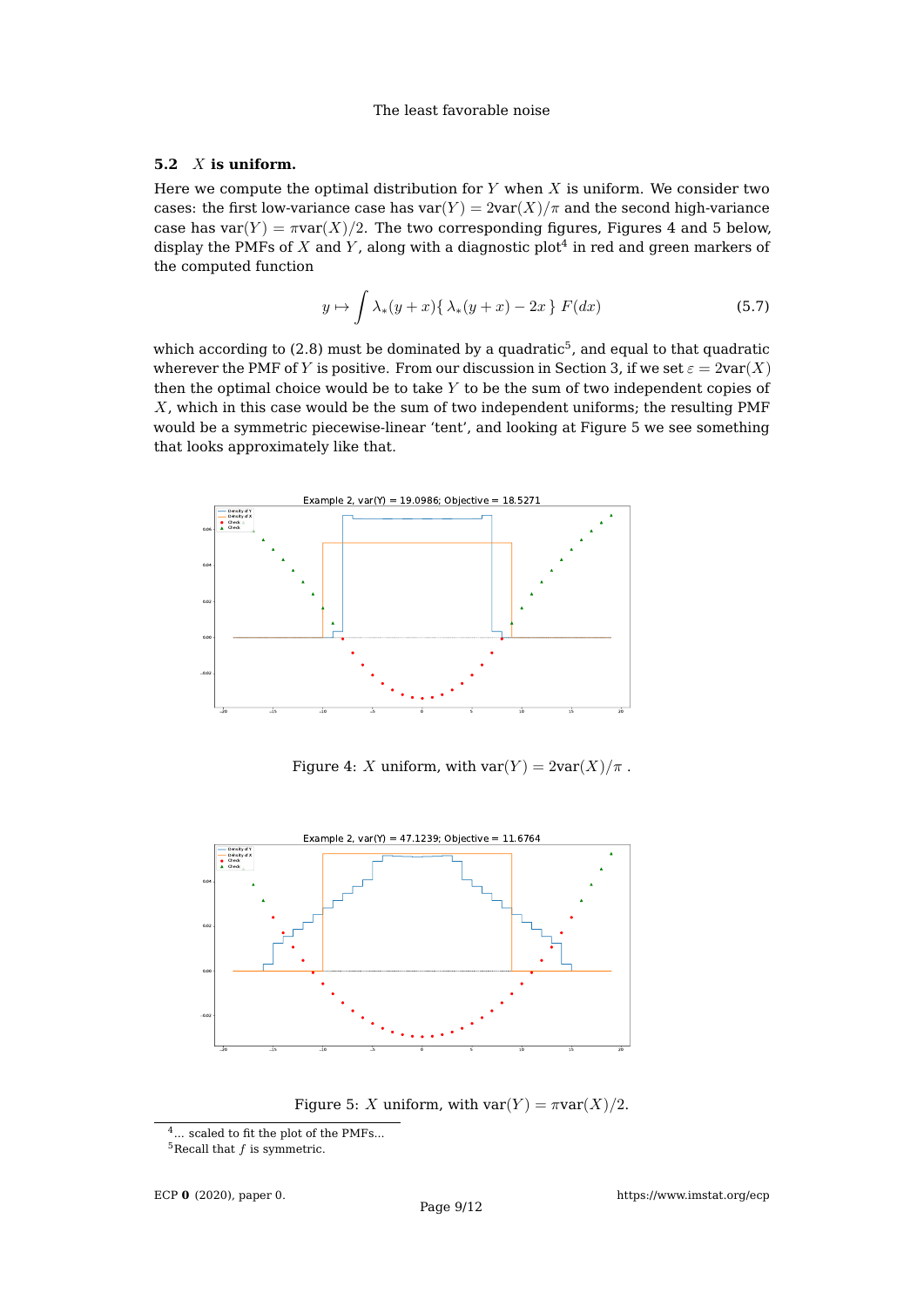### **5.3** X **is the sum of two uniforms.**

Again we compute the optimal Y for two values of  $\varepsilon$ . Notice how strange the solution is in both cases, particularly for the high variance case, where we see that the distribution of the optimal  $Y$  has a hole at the center!



Figure 6: X is the sum of two uniforms, with  $var(Y) = 2var(X)/\pi$ .



<span id="page-9-0"></span>Figure 7: X is the sum of two uniforms, with  $var(Y) = \pi var(X)/2$ .

## **5.4 The density of** X **is the square of that in section [5.3](#page-0-2)**

This time we take the density of  $X$  from Section [5.3](#page-0-2) and square it (of course, renormalizing to sum to 1). Once again, the distribution of the optimal  $Y$  has a form which would be difficult to guess - the PMF is not monotone in  $\mathbb{Z}^+$ , for example.